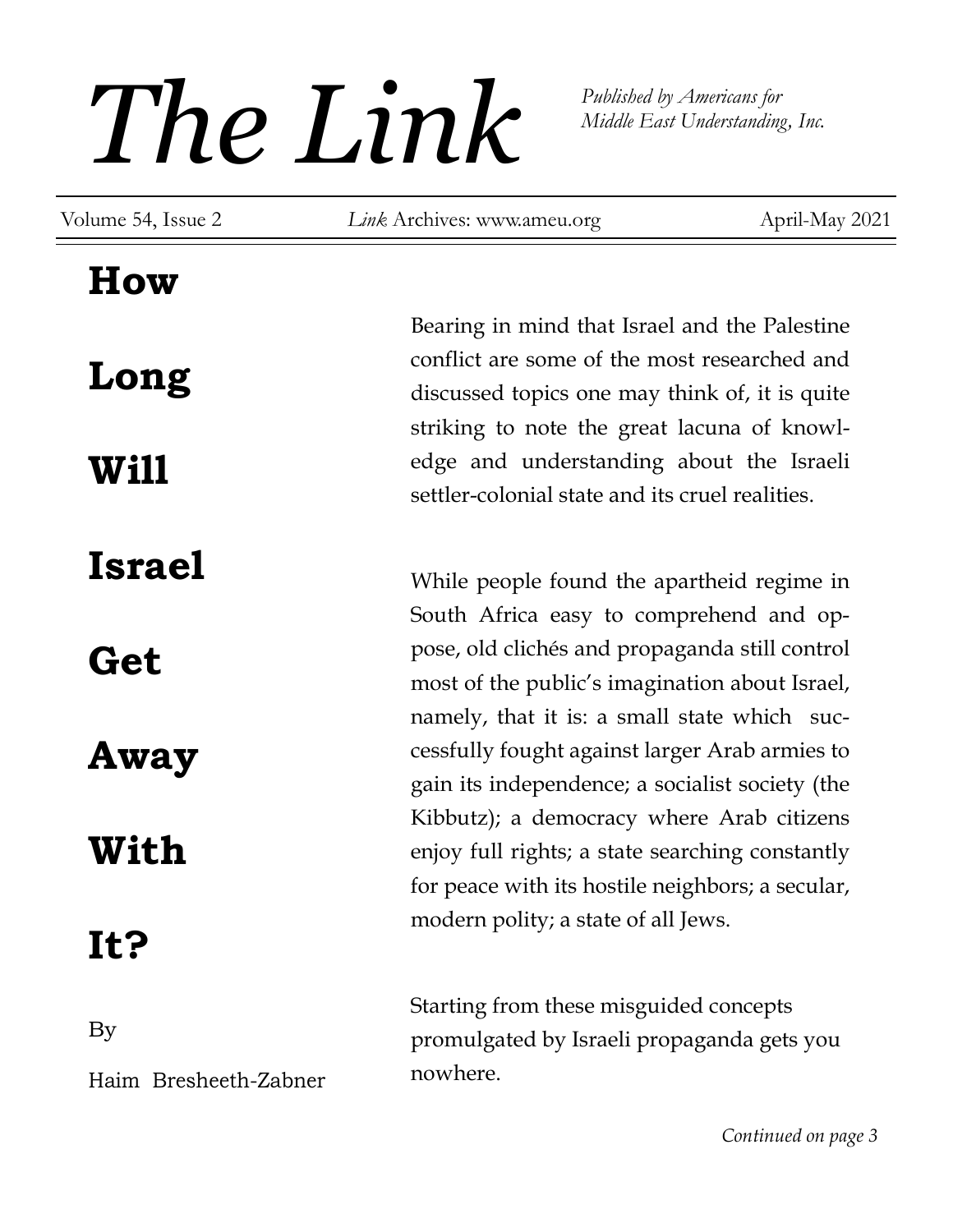## **Board of Directors**

**Jane Adas, P***resident* **Elizabeth D. Barlow Edward Dillon Henrietta Goelet John Goelet Richard Hobson,** *Treasurer* **Anne R. Joyce, Vice President John F. Mahoney,** *Ex.ec. Director Darrel D. Meyers* **Brian Mulligan Daniel Norton**  Daniel Norton **Thomas Suárez** 

## **President-Emeritus**

**Robert L. Norberg** 

## **National Council**

*Kathleen Christison Henry Clifford Moorhead Kennedy Nancy Lapp Mary Norton Don W. Wagner James Wall* 

*AMEU (ISSN 0024-4007) grants permission to reproduce material from* The Link *in part or in whole. AMEU must be credited and one copy forwarded to our office at 475 Riverside Drive, Room 245, New York, New York 10115-0245. Tel. 212- 870-2053; Fax 212-870- 2 0 5 0 ; E - m a i l : ameu@aol.com; Website: www.ameu.org.* 

## **About This Issue**

 Our feature writer, Haim Bresheeth-Zabner, is a filmmaker, photographer and film studies scholar presently teaching at London's School of Oriental and African

Holocaust survivors who emigrated to Israel, he was drafted at age 18 into the Israel Defense Forces and ended up a second lieutenant in the Golani infantry brigade, a posi-

Studies. The son of two



Haim Bresheeth-Zabner

tion he held during the 1967 war. Following that war he moved to London. His most recent book is *An Army Like No Other*, on which this article is based.

And, on page 15, we run the first Job Opening announcement in AMEU's 54-year history. The ad has been running on our website and already several strong candidates have expressed interest.

> **John F. Mahoney Executive Director**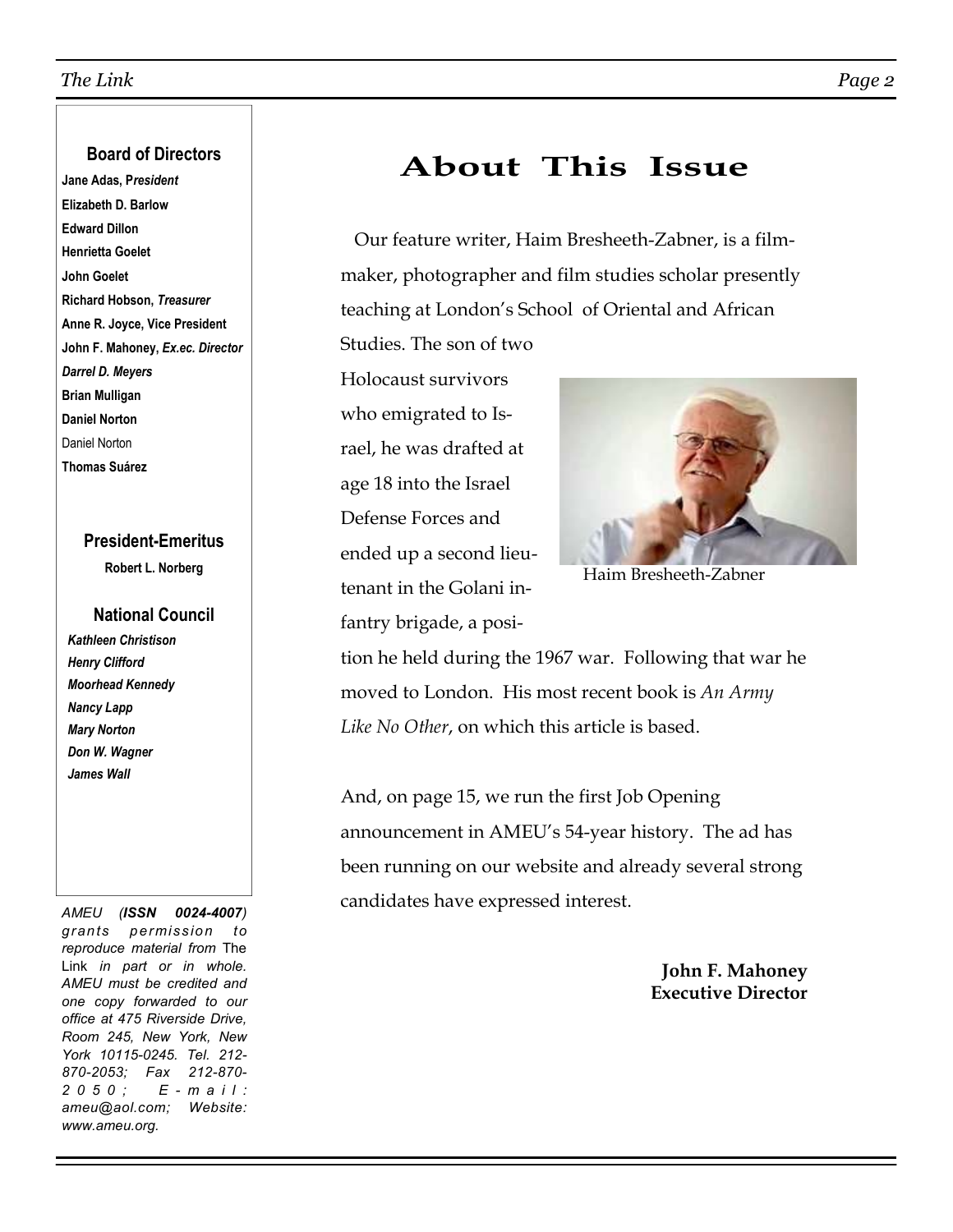Indeed, such muddling has only intensified through the use of the Working Definition on Anti-Semitism put out by the International Holocaust Remembrance Alliance as a political and ideological way for silencing the debate on Palestinian rights and Israeli wrongs by painting critics of Israel as dangerous anti-semites, especially if they happen to be Jewish or socialist, or both. The success of this deterring mechanism has raised the stakes with most politicians, public figures or intellectuals now terrified of criticizing Israel in any form or manner.

There is a clear need to assist decoding the Israeli enigma for Western readers, intoxicated and confused by a mixture of propagandistic mythologies, images of brutal attacks on Gaza and Lebanon, and media reports about the post-modern, (supposedly) post-Zionist, progressive Israel.

How does one speak about an advanced settlercolonial, apartheid society with its ultra-modern army, its system of exporting death, destruction and surveillance worldwide, its dependence on Jewish *Halacha* – a variant of a Sharia system, the extensive radicalization of the social structure, and a successful propaganda system, one of the most advanced in the new millennium, not to mention its use of hitech hardware and software for controlling millions of Palestinians lacking human or political rights for over five decades, and its seven decades of *Emergency Regulations* which have never lapsed?

 How does one speak of Israel's ability to use exceptionalism as if it were a mighty world power, when it is the most financially and militarily-supported nation by the US taxpayer?

 Or how does one speak of Israel's abuse of the Holocaust and of the history of anti-semitism in order to make itself immune from international law?

Israel has turned the *people of the book* into the people of the tank, gun, missile and drone. It has used bibli-

cal myths to construct an oppressive, ultra-modern military society. It has a history of endless wars and armed conflicts—more than any other modern nation. It has gained the support of both western liberal democracies and the most oppressive dictatorships and neo-fascist regimes of the new millennium.

 What socio-political, conceptual lens would be the right one to focus the debate on this extraordinary polity: a twenty-first-century, ultra-modern Sparta operating a nineteenth-century model of racialized, militarized apartheid combined with dependence on pre-historical mythological foundations?

And the main question, mystifying many: How does Israel get away with it all?

#### **The Israel Defense Forces**

The first rule when analyzing such a complex phenomenon is not to limit oneself to describing symptoms, but to concentrate on its foundational tenets, causes, and the socio-political machinery for implementing these. I have chosen the *Israel Defense Forces*  (IDF), because it is the most definitive, unique, and characteristic socio-political construction of Zionism. The IDF is the prime institution Zionism has perfected, the main machinery shaping and defining the Israeli society and state. To understand Israel, one has to understand the IDF - an army unlike the American, British, French, Russian, Chinese or any other national military force. As Israel is unlike most other states, the way to understanding the difference is not through the parallels with other modern states, but through its main characterizing dissimilarities, its typifying distance from most other nations.

There is a multitude of possible vantage points about Israel, each with its own inbuilt biases and pitfalls, its specific optical illusions. Many on the European left have traditionally seen Israel as a socialist society, where a strong Trades Union Federa-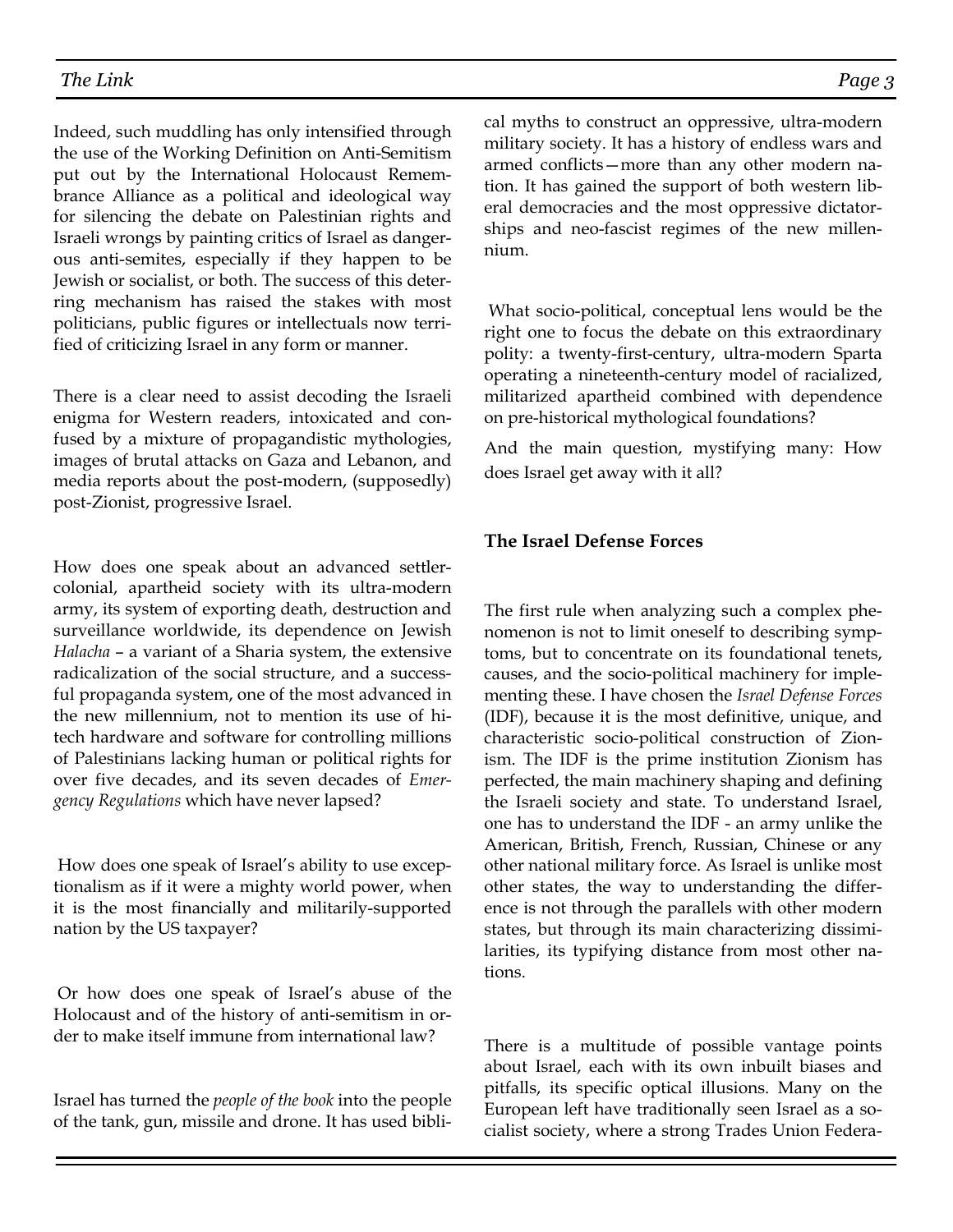tion, the *Histradruth*, was crucial in shaping society, as was the Kibbutz movement. It only takes realizing the Labor movement in Israel was the force that initiated the expulsion of two-thirds of all Palestinians in 1948, and that consistently denied their return despite numerous UN resolutions to that effect. That the Histadruth was the largest *employer* in Israel during its first two decades is also a telling detail flummoxing most Europeans with superficial knowledge of the society. That the Kibbutz movement actively supported apartheid, being open to Jews only and supplying the majority of the frontline officers and many of the soldiers in 1948 and later, might also supply a clue to the kind of socialism practiced. One cannot refrain from reflecting on the Whites' Trades Union movement in apartheid South Africa, whose battle cry was - "White Workers of the World, Unite!". Of course, this Israeli 'left' - such as it was is a thing of the remote past; the Kibbutzim have been fully privatized, gaining ownership of land stolen from the Palestinians, and the grand Labor movement is no more, unlikely to even be represented in the next Israeli Knesset after the March 2021 election.

For many Israel is a sought-after tourist destination, offering sea, sun and sightseeing, avoiding the realities and contradictions of the colonial conflict. While tourism is always a distorting political optic, in the case of Israel it is doubly so; tourists are guaranteed not to be confronted in any meaningful way by the daily realities of the military occupation, the constant brutalities of the IDF towards the Palestinians, or the systematic denial of rights they experience. They may be served by an Arab Palestinian waiter, but are unlikely to recognize them as such, and even less likely to discuss daily realities of the occupation with them.

Many such tourists come to Israel through an interest in music, art or wildlife. In all such cases, they will be practically isolated from the ugly realities of militarized apartheid and the iniquities of the settlercolonial project. Another type of tourist is the academic coming for a conference or research symposium, in many cases paid for, at least partially, by the Israeli host. Thousands of academics visit Israel every year for such purposes, getting wined and dined, and experiencing the most sophisticated propaganda machine anywhere, some become willing ambassadors of the regime if they were not so before.

The Israeli academia is endowed by the Israeli government (and richly assisted by EU and US funds) with large sums allocated for inviting and hosting large conferences of professional associations from many countries. Israel recognizes the importance of converting and persuading scientists from every discipline, and is successfully implementing the task, adding influential opinion-formers to the ranks of its highly-placed supporters. It is well known that politicians of all hues enjoy preferential treatment and lavish funding - most US lawmakers are generously supported by pro-Israeli funding. Such important visitors are exposed to complex, carefully-planned propaganda events, designed to convert them to the Israeli political perspective. The success of such efforts is clear - the Israeli perspective is supported by all parts of the western world, and a great many other countries as well. That Israel spends enormous sums each year on such efforts is not a financial burden - Israel is the largest receiver of US and western financial support in history, as well as the largest per -capita receiver of foreign aid.

Such power relationships form long-term political realities in the west. Israel's illegal, let alone immoral moves are, without exception, supported politically and financially by all western nations; its apartheid iniquities, as well as its war crimes in Gaza, Lebanon and elsewhere are immune not just from prosecution and juridical investigation, but also from the court of public opinion. The Glasgow Media Research Group has spent decades publishing much research work and two books, *Bad News From Israel*, and *More Bad News From Israel*, on how news reporting in the west is skewed to suit the Israeli perspective. Much work has been published about the workings of the Israeli Lobby, especially but not exclusively in Washington.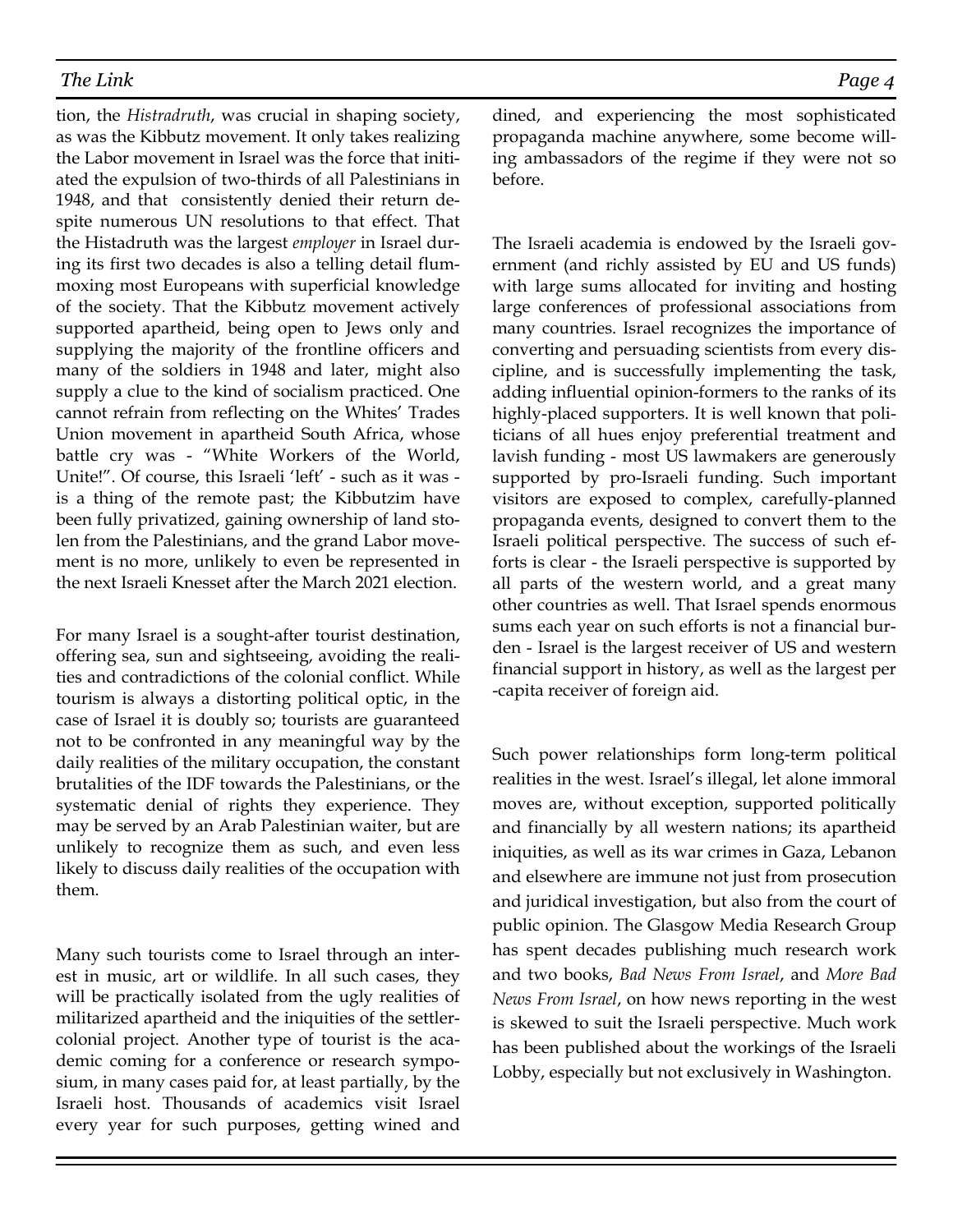#### **What Do Israelis Believe?**

So far, we have concentrated on the view from abroad. But what do Israelis themselves believe are the most trusted institutions of their society? Here, pollsters have an easy task. Every poll on this topic came up with the same results during the last couple of decades. The 2019 poll of the *Israel Democracy Institute* (IDI) demonstrates this most clearly:

|   | Districtional concerning | Which State Institutions do Israelis Trust?<br><b>PARTING CONST</b> |        |  |
|---|--------------------------|---------------------------------------------------------------------|--------|--|
|   |                          |                                                                     |        |  |
|   | <b>Kyrigans</b> and      | <b>Contract Contract</b>                                            |        |  |
|   | GUARANTEE                | <b>CONSIDERATION</b>                                                | $\sim$ |  |
|   | commentar.               | <b>COMPANY</b>                                                      |        |  |
|   | Continue.                | <b>CONTRACTOR</b>                                                   |        |  |
|   | Seattlessen              |                                                                     |        |  |
| × | Proposition in the       | <b>CONTRACTOR</b>                                                   |        |  |
|   | <b>LOT</b>               |                                                                     |        |  |
|   |                          | ٠                                                                   |        |  |
|   |                          |                                                                     |        |  |
|   |                          |                                                                     |        |  |
|   |                          |                                                                     |        |  |
|   |                          |                                                                     |        |  |
|   | ×.                       |                                                                     |        |  |
|   |                          |                                                                     | $\sim$ |  |
|   |                          |                                                                     |        |  |
|   |                          |                                                                     |        |  |
|   |                          |                                                                     |        |  |
|   |                          |                                                                     |        |  |
|   |                          |                                                                     |        |  |
|   |                          |                                                                     |        |  |
|   |                          |                                                                     |        |  |
|   |                          |                                                                     |        |  |

It is also interesting to note the difference between the percentage of Jews and Arabs polled who have trust in the IDF. The same report quotes the results of the public trust in the statement: "The IDF is the People's Army" - 76% of Jewish respondents agreed with this sentiment in 2019. The missing 24% group is mainly made up of Ultra-Orthodox Jews who refuse to serve due to religious reasons. The IDI saw no reason to ask Arabs the same question - a fascinating decision for an institution trumpeting what it defines as 'Israeli democracy'.

It is clear that beyond the trust invested in the IDF by Israeli Jews, this public is even more supportive of the murderous attacks on Gaza and Lebanon, killing mainly civilian victims. In 2014, during the most brutal attacks on Gaza, 95% of Jewish Israelis supported the atrocities, according to a detailed report by Zack Beauchamp in Vox, July 31, 2014. Similar figures were attained during the 2006 Lebanon War, the 2008/9 and 2012 attacks on Gaza. What explains such incredible and unique support for brutal force used for committing war crimes and other illegal actions both in Palestine and elsewhere?

 To answer this question I go back to the events before 1948, ones which formed the Israeli state that we know today.

In 1920, two crucial institutions were created by the Zionist movement - the *Histadruth* and the *Hagana,*

the clandestine Zionist army that served as the main foundation of the IDF before 1948. The creation of this army came out of necessity, as any group of colonial settlers must expect forceful opposition by the indigenous population they intend to displace and expel. In a late colonial undertaking such as the Zionist project strong Arab opposition was to be expected, and was present early on, becoming entrenched as dispossession persisted and intensified. Hence, the setting up of an army to support the project was a foregone conclusion. Without the

Hagana, and later, the IDF, the Zionist project could not have been realized.

Both the Histradruth and Hagana were large popular bodies with mass memberships. Ben-Gurion, leader of political Zionism in Palestine and later to become Israel's first prime minister, realized that while he created an army and most of the other state institutions even before 1948, and the state itself in May 1948 - there was still no Hebrew Zionist *nation*. Of this lacuna he admits, as late as 1954, "We have a state, but there is no nation." (See my book *An Army Like No Other,* p.73).

This is hardly surprising as most nations take long to be imagined and created, to be forged and made cohesive out of heterogeneous populations. The great diversity of the Jewish community in Palestine did not form a nation, and thus, a nation had to be hammered out of dissimilar communities, with their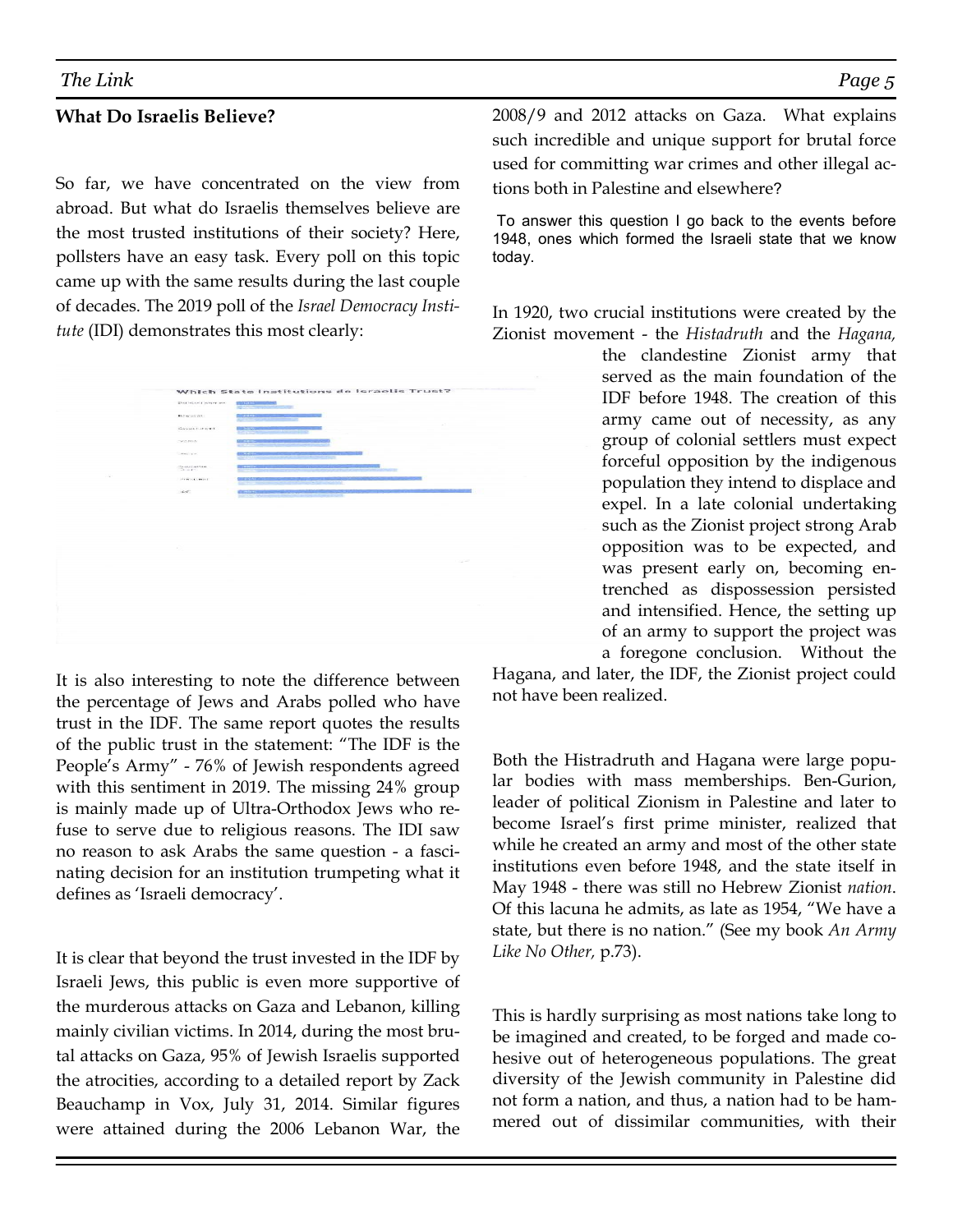markedly dissimilar histories, languages, traditions and inclinations. This gigantic task of social engineering had to be achieved in record time, in very difficult circumstances. To carry out this task, a popular institution was required, one with a wide catchment of the Jewish population in Palestine. Ben-Gurion built the IDF to fulfill this function during the latter part of 1948, and it included almost every single able-bodied mature Jewish male, as well as many women - only the very young and the very old were excluded. As the biggest club in the country, the IDF was the ideal organization to create and form the nation. The members of this future nation spent most of 1948 in it, fighting the Palestinians and rump Arab armies which came to their assistance, demonstrating the shortcomings of the regimes which dispatched them to Palestine. The results of the armed conflict were pre-determined even before the war started.

The badly trained and weakly motivated invading armies were in many instances also badly equipped and poorly coordinated. The potentates who dispatched them had poor intelligence about the IDF and inclined towards armed conflict less by the need to save the Palestinians than by the wish to cut a daring figure on the Arab political stage. The Palestinians themselves did not have anything like a modern armed force - what there was of it was decimated by the British authorities during the Arab Rebellion of 1936-39, through the decisive British military advantage and brutal use of force. This ragbag of local militias and poorly trained Arab armies was faced by a united, modern well-trained force - many of the IDF soldiers gained battle experience serving in the British army during WW2; the IDF was stronger and larger than the combined Arab forces facing it. Despite the resistance both by Egyptian units and the Jordanian Arab Legion, who fought well and bravely, they failed to stop the IDF which, by the end of 1948, had taken over most of Palestine with substantial parts of North Sinai to boot. This rather striking success of the young IDF would be crucial in shaping both the army it would later become, as well as the nation this army has shaped and formed.

the nation was the Hebrew language - one which many of the recruits, having just arrived from the Displaced Persons Camps in Europe, did not speak beyond their prayer-book acquaintance. Teaching Hebrew became one of the tasks of the IDF continuing well into the 1960s, with female recruits teaching newcomers from the Arab world - none of whom could converse in Hebrew - the language of the new nation they were made to join. Ben-Gurion was extremely hostile to the two diasporic languages - Yiddish of European Jewry and Arabic of the Jews of Western Asia and North Africa. Measures were introduced, turning the two languages into 'exiled tongues,' and all state services were offered only in Hebrew to the incoming migrant Jews, who would soon double and then triple the original Jewish population of Israel. The young nation had to run before it learnt to walk, and this unmitigated social engineering brings to mind similar efforts in Europe during the 1930s, both by fascism and Nazism, as well as by communist Russia. The New Jew - the Israeli soldier - was hammered out of the despised Ghetto Jew, practically exterminated by the Nazi Holocaust, leaving behind the few young Jews who somehow survived the death camps, ending up in Israel. Both incoming communities - Arab Jews and Holocaust survivors - were made to understand that their past life was shameful, the silencing of their languages a potent symbol of the rejection of their past that was required and expected from them.

A crucial characteristic of the IDF, in comparison to other armies one may think of, is its total involvement in all parts of Israeli 'civil' society. In a sense, there is no real civil society in Israel. Whether one examines finance, industry, academia, health, research, media, culture, art and obviously - politics one finds the systemic participation of the IDF, including the role it had in shaping modern Hebrew itself, especially Hebrew slang. From controlling media channels and press outlets, publishing, theatrical and dance troupes, academic institutions and research funding, to education at all levels - the IDF has played a crucial role in all registers of Israeli social life. It is impossible to think of another, contemporary army which comes close.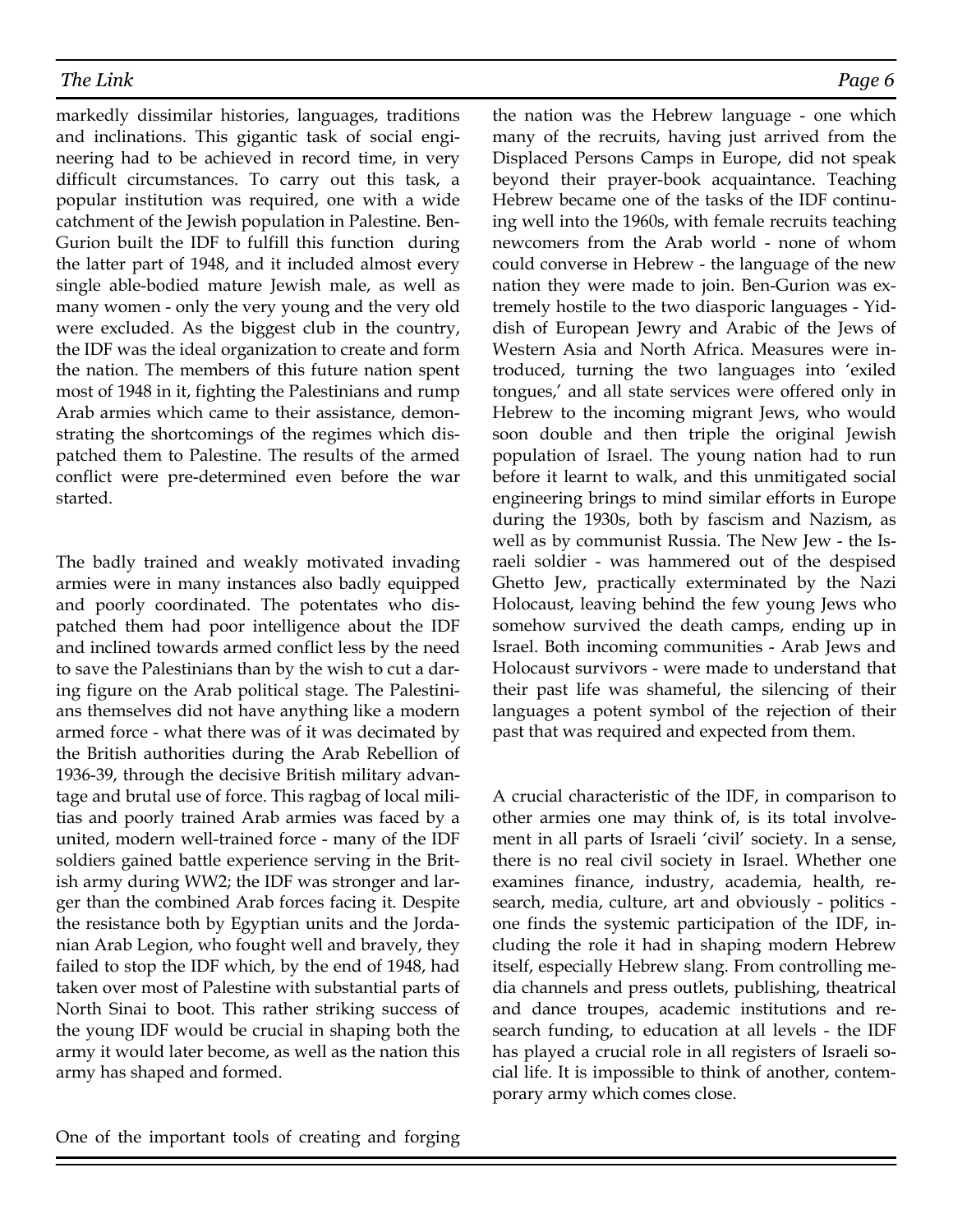An *Army Like No Other* attempts to address this *Hydra*, to describe analytically its complex and developing history that shaped this unique settler-colonial society, one oddly and uncharacteristically emerging so late in colonial history, with earlier colonies in terminal decline.

The book introduces the peculiarities of the Israeli social, political, racial, intellectual, cultural, and economic project of military settler-colonialism; the IDF serves as the scaffolding supporting the modern Jewish Sparta, justifying and preserving its exclusivist Jewish apartheid. It is the only institution in which almost every Israeli Jew partakes and supports, with most deeply divided on most other social and political institutions and issues.

The IDF is Israel at it clearest, pure and simple.

#### **The Material Realities of Military Conflict**

has become what it now is. The Israeli perceives the world though a gunsight. Israel is an army which has built itself a state, forming the nation in its image to serve its colonial aims.

The clearest evidence of this is the Israeli Military-Industrial-Complex. The IDF and companies connected with it form the largest industrial sector in Israel, responsible for the largest portion of income from exports, between \$12 and 18 billion annually. Such figures should be understood as *indicative only* as much of the Israeli arms trade is not in the public domain, invisible even to research organizations such as SIPRI (Stockholm International Peace Research Institute),that publish annual and periodic reports about international arms trade. Selling to more than 135 countries, Israel is one of the main arms dealers on the planet, always amongst the top ten.

Israel has turned armed conflict into a thriving in-

The activities and practices of the IDF are not the results of an abstract, ideological structure - they are wellintegrated into financial, industrial, academic and labor market realities of the Israeli state. Indeed, one may say they are the realities of the state, forming its material conditions of successful operation, its economic base.

**Israel is an Army** 

## **which has built itself**

**a State, forming the** 

**Nation in its Image** 

## **to serve its Colonial Aims.**

dustry. It made adversity into commercial success, building on the marketing phrase 'tested in action': in reality, tested on Arab and Muslem people, and especially, on Palestinian civilians. Israel has turned Palestine, Lebanon, Syria and some other countries into the largest testing grounds of modern armaments. The business model includes thousands of hi-tech companies set up by IDF ex-officers, who together with the nationalized armament and security companies are the largest

What one *does* - Marx tells us - determines and

shapes what one *is*, how one conceptualizes; material practice determines how we conceive options for action, how we perceive reality. By specializing in conflict, military oppression, denial of human rights, development of armaments, tactics and strategy of militarized control, methods of legal oppression, and the trading and exportation of such knowhow, Israel

sectoral employer in Israel.

All Israeli academic institutions enjoy substantial research funding disbursed by the IDF, the Defense Ministry, and the various security organizations. Such universities and colleges also run training pro-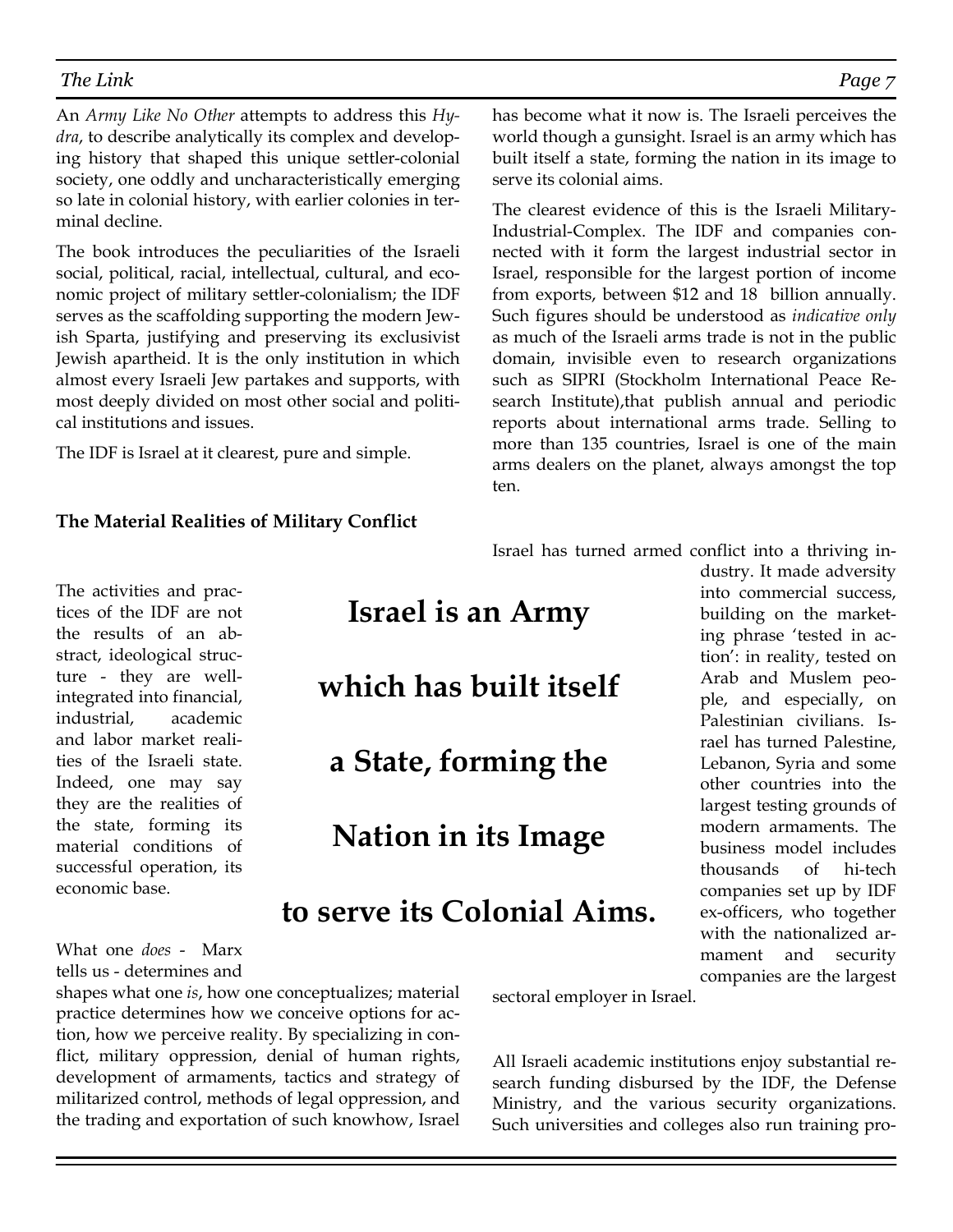grams for the IDF and related bodies. For example, The Hebrew University in Jerusalem includes a large army camp at the heart of its campus on Mount Scopus, with hundreds of soldiers studying and living there behind barbed wire. It is difficult to think of similar arrangements elsewhere in the world. The income from such activities ties the universities financially, politically and ideologically to the Israeli security apparatus.

As currently set up, the Israeli militarized financial system and industrial base are integral parts of a war economy. This destructive, violence-oriented economy is the mainstay of Israel's prosperity. Since its inception, Israel has received more foreign support than any other country, mainly from the US and Germany. This has financed its wars, occupations, widespread destruction in countries of the region, and the lawlessness and continuous massacres of tens of thousands. It proved to be good business for Israel, as the hefty occupation costs are normally covered by the US and the EU. Unless this situation changes, there is no reason for Israel to change its tactics and strategy. An example is the Israeli-developed antimissile system Iron Dome, that was financed by a special subvention from Washington. In the summer of 2020 it became known that the Israeli developer, Raphael Advanced Defense Systems, had entered into a joint venture agreement to establish an Iron Dome production facility in the US. In January 2021, we learned that the United States is expected to soon begin deploying the Israeli-manufactured Iron Dome missile defense system in its bases in the gulf states. Thus, the US is first investing huge sums, financing Israeli development of weapon systems, then paying Israel for the right to use the resulting product, and requesting permission to use it. Such arrangements are exclusive to Israel; the financial risks are born by Washington, and Israel enjoys the military, financial, economic and political windfall.

It is important to realize that such massive financial support is not offered as charity, but as payment for services rendered, or a guarantee towards future services. Some have called Israel a 'US Aircraft-Carrier anchored in the Eastern Mediterranean', which seems an apt description of its function in the region.

Thus, it would be churlish to claim, as some have done, that Israel is a mere client state rendering services for a fee. While the size difference implies a clear power-relationship, it is still true that some dogs may indeed be wagged by their tails - if not permanently, at least periodically. The Presidency of Donald Trump and even the last two years of President Obama's tenure clearly demonstrate that Israel is far from a servile and insignificant partner, but one with its own agenda, which it succeeds in forcing upon larger and more powerful political entities such as the US and EU. The spectacle of Netanyahu berating Obama before the joint members of the House and Senate, in an attempt to spike the Iran Nuclear agreement, was certainly an object lesson; a state supported since its inception by incredibly generous US funding takes a position against the American President and US interests, trying to sway US elected representatives to support this brazen move. Certainly, we have not seen this before or after, and no other head of state is ever likely to ever try this trick, or be allowed to.

The recent normalization with the Arab world, the result of a Trump-Netanyahu initiative, is greatly adding to the potential clientele of the Israeli Military -Industrial-Complex. The gulf states are some of the richest anywhere, and very keen to purchase Israeli armaments and security technologies and training. We are likely to see the results over the next few years, as such arms deals are signed and delivered. Indeed, even countries which have refused for decades to recognize Israel, have been quietly buying Israeli arms. Azerbaijan, for example, between 2006 and 2019, bought arms for around \$825 million from Israel, a fact that came to light as the dispute between Azerbaijan and Armenia revealed this longterm relationship. Many other Muslem countries buying arms from Israel have kept it a secret, for obvious reasons, as did Israel as part of the agreement. This is one of the reasons that the official figures of Israeli arms sales are accounting for about half of the real figures. Another reason is that Israel is reselling arms to third-world countries which it had purchased from the US or another western country, under agreement not to resell them. A number of such deals have been discovered, but no action has ever been taken against Israel. The reason is simple, the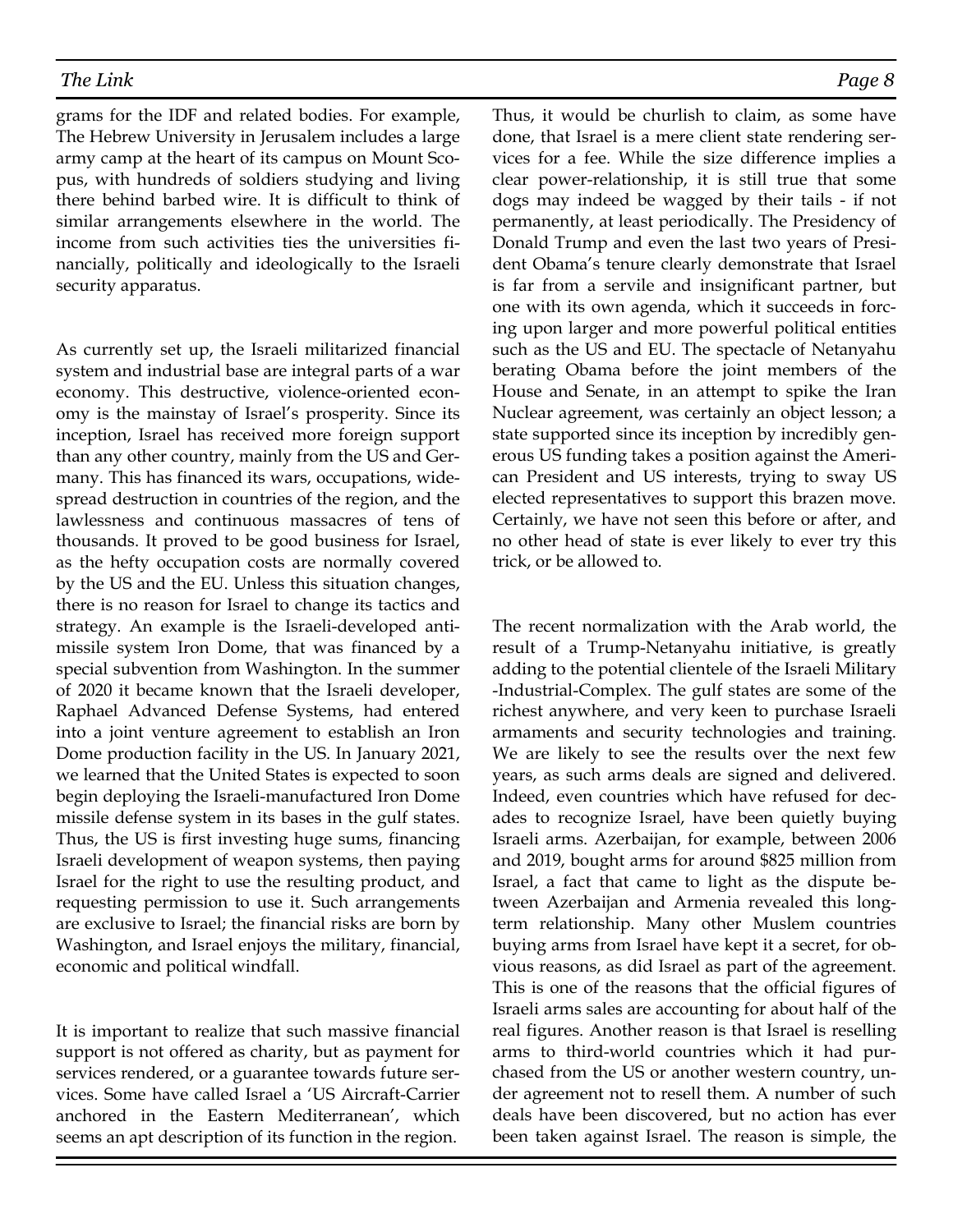US frequently uses Israel to sell American technology to regimes with which it is not allowed to deal directly. One such famous secret deal was the Iran Contra Affair, when Israel sold US cruise missiles to Iran as part of a larger deal. Azerbaijan's war against Armenia in Nagorno-Karabakh was determined greatly by the autonomous Israeli drones *Harpy 2*, which destroyed numerous Armenian positions. This success immediately led India to order a large number of the drones.

Israeli arms deals are not limited to conventional weapons. In the 1970s Israel, Apartheid South Africa and Iran under the Shah shared nuclear technology. South Africa provided Israel with uranium for enrichment for use in nuclear installations, and Israel had assisted South Africa and Iran in developing nuclear devices. A huge flash recorded by satellites off the South African coast in 1979, was identified as a nuclear device exploded allegedly by Israel. Recently, India (under PM Modi) has become Israel's largest arms buyer, and Israel has also become India's largest supplier. Such relationships are much more than purely commercial: India, a rising power, has also become one of Israel's most important supporters and backers. Thus, Israel has used arms sales as a political leverage ever since the early 1960s, which may explain why very few states are prepared to criticize Israel or vote against it at the UN General Assembly or the Security Council. Such behavior adds to Israel's virtual impunity from accusations of war crimes, making it immune to international law, as very few countries are prepared to face Israel squarely, knowing that it will be, more often than not, automatically protected as the protégé of the US. Thus, Israel's Military-Industrial-Complex is not just the financial support system of Israel but serves also as a political and diplomatic shield.

#### **Is The IDF All That It's Cracked Up To Be?**

Of course, the many arms deals and the IDF vast training package marketed globally are predicated on the claimed supremacy of the IDF. Examining a long view of its history, this presumed supremacy becomes very questionable indeed. My book surveys the various major wars the IDF was involved in: 1948, 1956 against Egypt, 1967 against Egypt, Syria Iraq and Jordan, 1973 against Egypt and Syria, 1982 mainly against the PLO and Syrian forces in Lebanon, the First Intifada, 1987-1993, and 2006 against Hezbollah in Lebanon, and the conclusion is that the IDF's myths seem to be unjustified.

If Israel 'won' the first three listed wars, it was in very favorable conditions that it did so, and the chapters dealing with each of the conflicts carefully examine such imbalances. However, since 1973, the IDF cannot be described as winning any of the conflicts it has waged, either militarily or politically. The 1973 war, which the IDF did not initiate and was badly surprised by, was not only an operational failure, but a deep failure of intelligence, in both senses of the term. This led to the Israeli public questioning its ability to trust its political and military leadership. In some respects, this has remained the case ever since.

The first Lebanon war only deepened the crisis of trust with the crude lies which enabled Sharon to start a war he was unable to bring to a close. This was a war not just against the PLO in Lebanon, but also against the Syrian units there, and mostly against millions of civilians trapped in their capital city. The death toll of more than 20,000 civilians, mainly in Beirut, forms one of Israel's worst war crimes, and involved it in holding on to South Lebanon for 18 years. Not one of its political leaders saw his way to ending the occupation, until Prime Minister Barak was forced into a hasty retreat in 2000, as tens of thousands of unarmed Lebanese virtually pushed the IDF out of its latifundia in Lebanon. Arguably, these thousands of Lebanese protesters have done a great favor to the IDF, enmeshed as it was in an illegal and irrational occupation which had no real political or security function, and involved constant war crimes, torture and great cost in human, materiel and financial terms.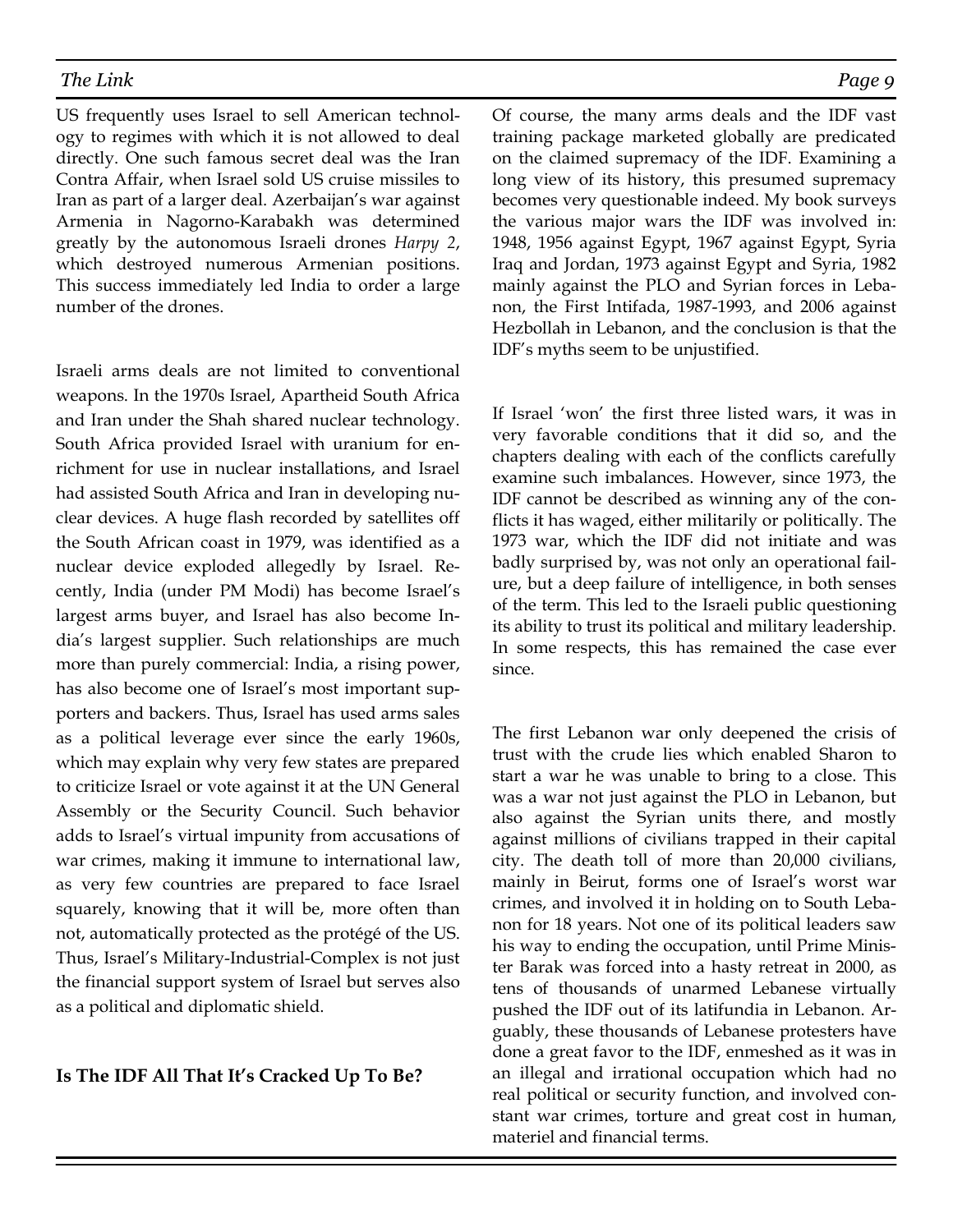But, despite this painful lesson in humility which the IDF and the political leadership seem to indicate they learned after 1973, when the combined Arab armies inflicted a terrible cost on the IDF, no real lessons were ingested. The reasons for this failure are complex and show up clearly during the 2006 war in Lebanon, as well in the numerous attacks on Gaza in 2008/9, 2012, and 2014.

The first element of change in 1973, was the fact that this war, difficult as it was for the IDF, marked a great change; it was its last in more than a generation waged against state armies. All conflicts since then were against civilian populations, be it in Lebanon, Gaza or the West Bank. The signing of peace agreements with Egypt and later with Jordan, meant the end of state conflict for the foreseeable future; Syria, which did not sign such an agreement, having been out-maneuvered in 1979 by Begin and Sadat, found itself isolated, unable to initiate military conflict with Israel, or protect itself from Israeli attacks. Thus, Israel achieved the utter removal of the surrounding states from the military conflict. Such states have abandoned the cause of the Palestinians, and hence gained respite from Israeli military threats and periodic attacks.

Israel found itself able to concentrate on its main mission - removing as many Palestinians from their land and homes and making life impossible for those who stayed. The main task of the IDF, as analyzed by Neve Gordon in his *Israel's Occupation* (2008) became the legal, financial, regulatory and military control of the Palestinian territories overrun in 1967. This was unlike fighting state powers - the IDF had to mutate into a well-honed policing force, implementing the illegal occupation on a daily and continuous basis. No longer was the IDF fighting trained and armed soldiers in large theaters such as Sinai or the Golan Heights - it was involved in policing civilians in large conurbations and a multitude of villages and towns, destroying homes, uprooting millions of trees, and finally, building the most formidable wall of modern times, separating Palestinians from their land, and protecting the massive settler-colonial population with nearly 20% of Israel's Jews living illegally in the occupied territory. Now there was no one to deter Israel from this dispossession - the Arab polities have removed themselves, a process cresting in the 2020 so-called *Abraham Accords*, leading to 'normalization' with most Arab countries, and leaving the Palestinians in inglorious isolation, with no clear course of action.

This process was initiated and enabled by the Oslo Accords in 1993, during which the PLO signed away its rights and obligations to free Palestine from occupation, as well as its struggle to achieve some form of political independence and self-determination.

The process of transformation starts even earlier when, in 1988, the PLO, having misread the First Intifada, abandoned its historical solution to the conflict, giving up on the *one democratic, secular state* solution, which depended on winding up the military conflict through the ending of Israeli Apartheid, and settling on total equality for all between the river and the sea, Israelis and Palestinians. It also involved the return of the refugees, if not to their actual homes, at least to their country. Such a return as part of a just solution was supported historically by the UN Resolution 194 of December 1948, which was an effort to correct the unjust Resolution 181 of November 1947 that had initiated the 1948 war and the Nakba by di-

viding Palestine unjustly, bowing down to Zionist and western pressure. By abandoning the *One-State* solution the PLO abandoned any hope of real justice in Palestine. Few understood that clearly at the time, the notable exception being Edward Said, whose insightful *The End of the Peace Process* (2000)



Edward Said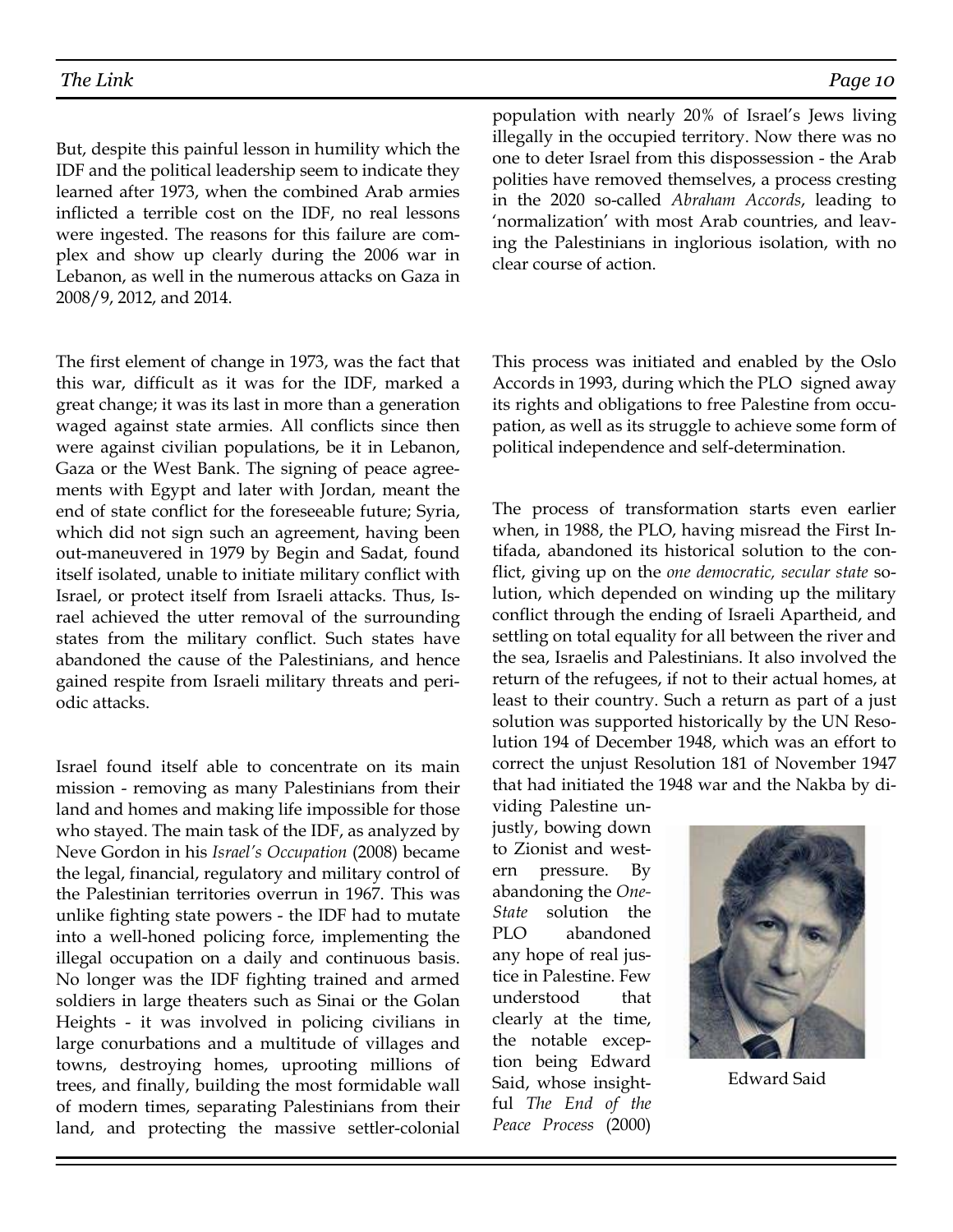had fathomed the depth of the PLO's betrayal of the Palestinian people.

Despite's Said's clear analysis many have wishfully believed that the PLO did achieve a mini-state in the West Bank and Gaza, though this was never in the cards. What was achieved instead was the end of the PLO as an organ of genuine resistance and potential liberation, and its transformation into a security setup responsible for guaranteeing the Israeli occupation and settlement of Palestine. In so doing, it has wrestled the political initiative from the Palestinians who, in December 1987, rose up in the First Intifada against the iniquities of the Israeli occupation, causing Israel a great human, military, financial and political cost. Having failed to squash the Intifada despite the great brutality employed by the IDF, Israel

badly needed a way out. Only the Oslo Accords brought the Intifada to an end, as the Palestinian population placed its hopes on the PA administration, only to be betrayed and bitterly disappointed.

So, while Oslo has frustrated any hopes Palestinians may have harbored for democracy, self-determination and just peace, it has delivered to the Israeli mini-empire a cheaper, manageable occupation. When Ehud Barak, who had been Chief of General Staff of the IDF during the Intifada, switched to politics and was elected prime minister in 1999, he carried forward the plan he initiated as leader of the IDF. The plan for a "small, smart army" was made possible after the removal of the Arab states from the conflict. Now, based on the achievements of the Oslo Accords, the PLO itself was removed as an opponent,

instead becoming the security contractor in the Occupied Territories. No longer, claimed Barak, did the IDF need huge mobile forces, it should modernize using technologies of the coming millennium, such as drones, web scanning, high flying and satellite surveillance, and other intelligence-gathering means to limit the ability of enemies to surprise the IDF.

Part of this modernization was played by a bizarre development: the adoption of French poststructuralist theorists - mainly Deleuze, Guattari and Debord's work on understanding modern spaces. This led to the thinking, strategies and tactics developed by a group of officers led by Aviv Kokhavi, commander of the murderous attack on Jenin in 2002 and recently appointed IDF Chief of the General Staff, and Brigadier General Shimon Naveh, the 'intellectual father' of this disturbing use of theoretical work in the service of brutal ethnic cleansing.

These new tactics used in order to subjugate Jenin



2002. Its driver, nicknamed "Bear the Kurd," drove his "Teddy Bear " 72 straight hours demolishing house after house, whether inhabited or not.

Miko Peled, mintpressnews.com

and other centers of resistance during 2002 were based on their readings of theories of covert and liminal spaces, and held the key, they believed, for a small and smart army subjugating urban resistance forces - difficult to defeat by conventional army tac-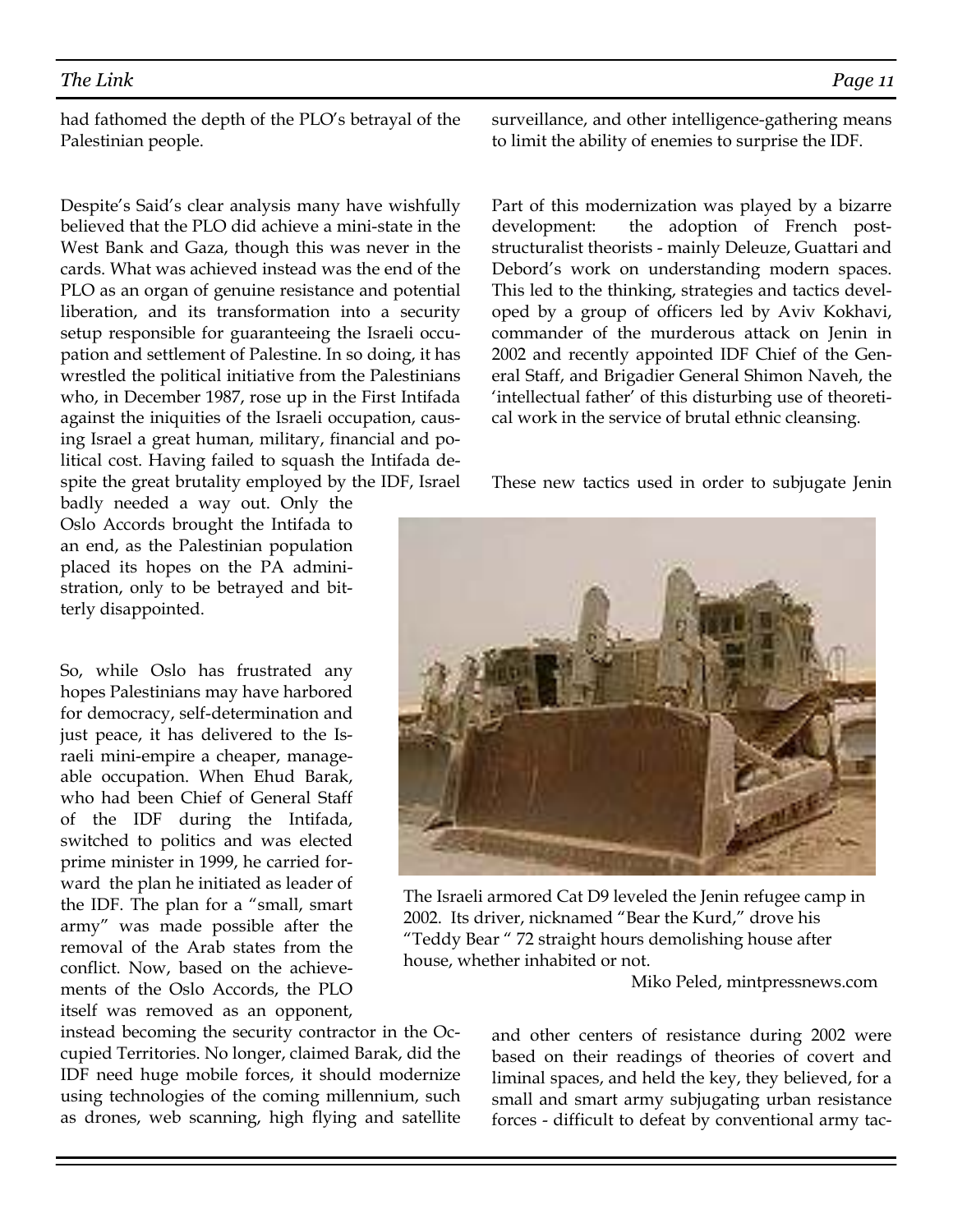tics. In Jenin such tactics, employed together with the brutal use of huge D9 Caterpillar bulldozers which flattened the camp causing hundreds of deaths, have helped the IDF to suppress the Second Intifada. It seemed that the time of the Barak's model army has become a reality.

Interestingly, two factors have combined to arrest this scaling-down of the IDF. Barak's premiership only lasted until 2001, when Arik Sharon easily defeated Barak, becoming Israel's eleventh premier and one of its most popular, despite the many war crimes he was involved in, not least the 1982 war against the PLO in Lebanon. Indeed, with the gradual but decisive shift to the extreme right in Israel's Jewish society, it seems that it was exactly such infamous actions which made him so popular. Sharon never supported the move towards a smaller, professional and technological army, perceiving the IDF through Ben-Gurion's eyes: a national machinery for shaping and holding the nation together, the core of Israel's Zionist existence. In that, he was close also to an earlier general-cumpolitician, Moshe Dayan, who in the 1950s projected the future of Israel as a nation of eternal, Spartan warriors, never to let go of their weapons. For both of these warriors, fighting was the essence of being Israeli, and the very idea of peace was upsetting -- the one trick never seriously tried by Israel.

With the construction of the Military-Industrial-Complex as Israel's financial mainstay and the IDF as the most expensive institution in Israel, Sharon never considered a small army as an option. It so happened that a year after his departure to a hospital ward in vegetative state after a stroke, his replacement in the role, Ehud Olmert, took the decision to improve his ratings by a frontal attack on Hezbollah in Lebanon, and the large formations so beloved of Israeli generals came into their own. This seemed to offer an object lesson for the IDF, though it missed it altogether.

The chief of staff at the time, General Dan Halutz, was also a follower of the notions developed by Naveh, Barak and Kokhavi, and believed that he could win the 2006 attack without physically endangering huge forces. As a former air-force chief, his strategy was to bomb Hezbollah out of existence, while also destroying the infrastructure of South Lebanon and Beirut. As Hezbollah was a small force, this was thought to offer a quick and efficient solution, without putting Israeli soldiers in harm's way, yet eliminating Hezbollah.

Arguably, never before had an Israeli chief of staff experienced such a total upset of all his strategies. The agility and sophistication of Hezbollah, and its complex preparation for exactly such an operation meant that the attack was a deep failure. The infrastructure of Lebanon was indeed destroyed, like so many times before, with many civilians killed in urban areas, and more than a million refugees. But Hezbollah continued to fight with incredible skill and flexibility, dispatching medium and long-range missiles into Israel, disabling normal life, industry and education, with hundreds of thousands fleeing their homes, many dead and injured, and large damage across the north of Israel.

When, after a month of bombardments and shelling, the IDF was nowhere near winning its objectives, the decision was taken to abandon reliance on the air-force, missiles and drones, and to inject large formations into Lebanon to complete the mission.

By entering with over 100,000 soldiers and enormous armored formations, Israeli casualties quickly mounted, with Hezbollah fighting with skill against the large forces entangled in Lebanon's narrow mountain roads, which turned into death traps for the Israeli Merkava tanks - advertised as the 'most advanced in the world', and 'tested in action'. A fast US intervention was solicited to get Israel out of an impossible spot of its own making, in order to stop the rout, and the attacks by Hezbollah missiles onto population centers.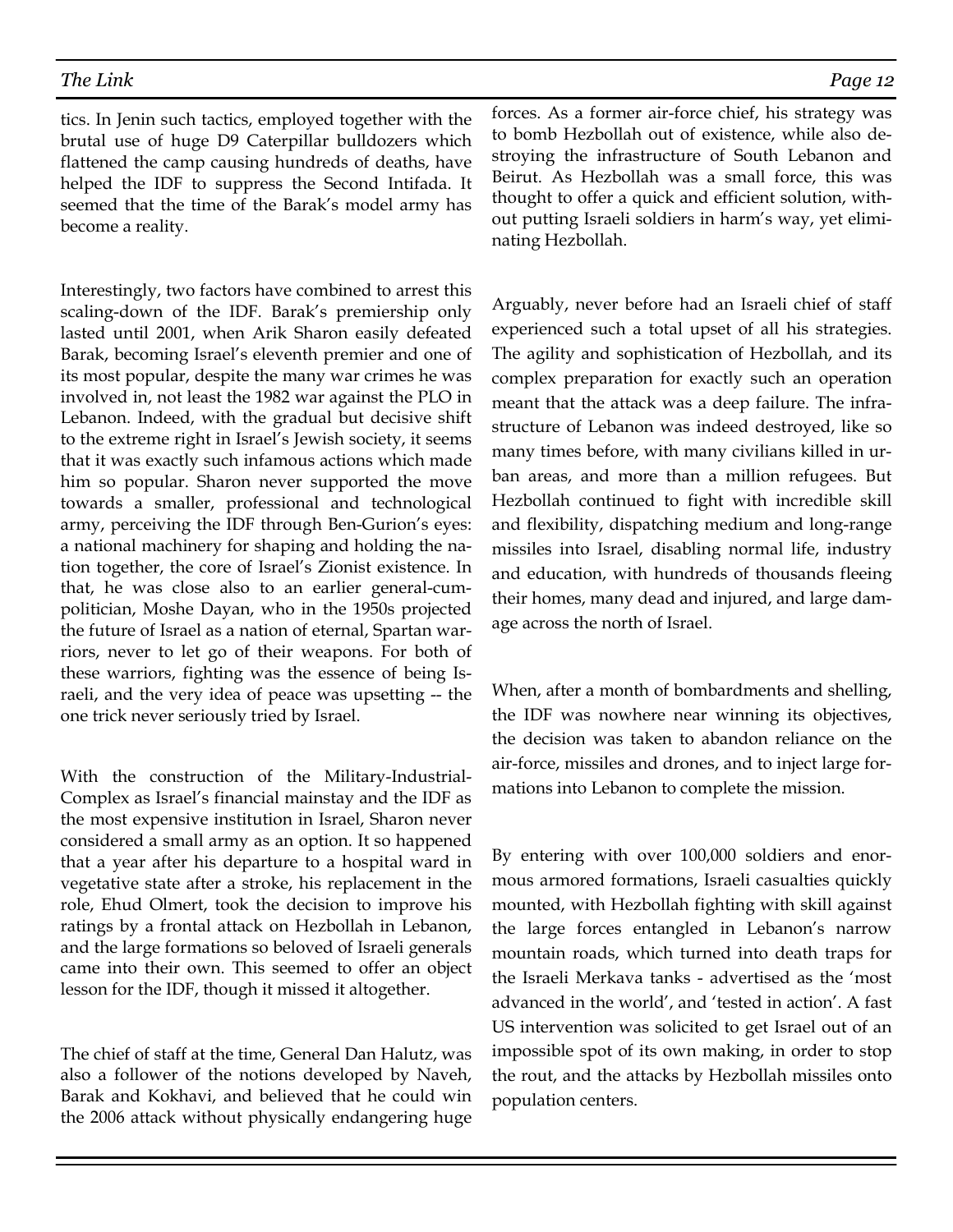## **So What Are We To Conclude?**

The assaults against Gaza between 2008 and 2014, by huge army formations, causing the death of thousands of civilians and widespread demolition of infrastructure and housing, proved again that the IDF's model of engagement is based on destruction and mass murder of civilians, unable to win against small well-trained and highly-motivated resistance forces such as Hamas or Hezbollah. The IDF, reinforcing the errors of the US in Vietnam, is proficient at mass destruction, but unable to win its own declared objectives, which are more political than military.

While the IDF cannot, and indeed, did not offer a solution to the existential difficulties of the settlercolonial project of Zionism, it has unfortunately boosted the support of Israelis not just for the IDF, but for military solutions to political problems. This is the main danger the IDF currently stands for.

 A similar conclusion faces anyone who examines the operations of the IDF as a militarized policing force for the subjugation of Palestine. Instead of merely managing the Palestinians, the IDF is employed as an ideological army of occupation, protecting and enlarging the settlement project, directed at making life insufferable for most Palestinians; in other words, the IDF is employed as an ethniccleansing apparatus, possibly leading to wideranging forced expulsion of the type used in 1948, when political and other conditions may be judged as favorable.

 To bring the region to the brink of a breakdown, various modes combine to keep the West Bank and Gaza at a boiling point: frequent and brutal illegal house demolitions, pre-dawn attacks on towns and villages, numerous arrests and administrative detention without due process, destruction of schools, clinics and other public facilities, the uprooting and burning of millions of trees to scupper Palestinian agriculture, the use of the Apartheid Wall to cut off communities from each other and from their fields and arbors, and recently, even the destruction of specially-constructed COVID-19 testing and treatment facilities, while denying the vaccine to Palestinians in the West Bank and Gaza, in contravention of the Geneva Conventions and international Law.

Israel works together with the repressive and undemocratic social forces in the Arab world, which have successfully defeated the so-called Arab Spring after 2011; it uses investment, tourism and arms sales as prizes for those regimes which collaborate with it, not to mention mediation on their behalf with the Trump regime in Washington. Israel is thus doing all that is humanly possible to dislodge the Palestinians from their land. This aim has never changed since the early days of Zionism in Palestine, and the IDF is crucial for its successful completion of the expulsion project. That it is now able to concentrate on this task, no longer bothered by Arab armies' intervention on behalf of Palestine, is certainly an important boost for the settler-colonial effort. This is not fully realized by many western progressive groups, some who welcome the 'normalization' process as 'peace', rather than as part of the regressive coalition of anti-democratic forces in the region, directed at tighter control over repressed and oppressed populations.

A note of caution is in place here, nonetheless. We should not overlook the IDF's destructive potential, part of which is, of course, the nuclear arsenal rumored to be over 200 devices with their airborne, missile and nuclear submarine delivery systems. While such devices may be impossible to use in Palestine, for obvious reasons, they are now certainly taken into account by Israel's military leaders as they plan an attack on Iran while Biden is considering the revival - total or partial - of the Obamanegotiated Iran Nuclear deal of July 2015.

Indeed, the same General Kokhavi who excelled in destroying the Jenin refugee camp in 2002, is now commander of the IDF. His intentions were clarified as he spoke days after Biden's inauguration. He found it acceptable and necessary to warn Israel's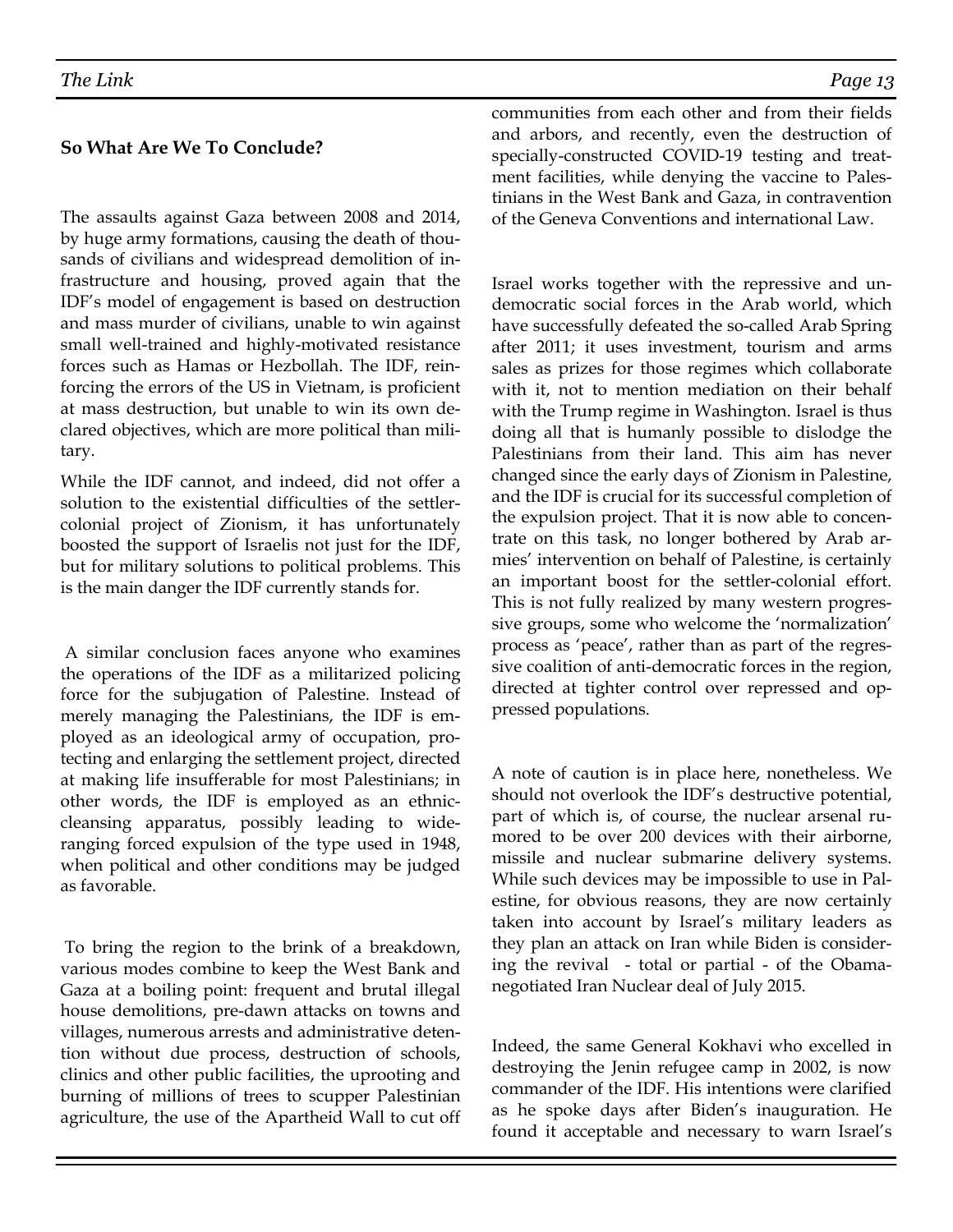main political, financial and military supporter that he is ready to act if Biden fails the test: "Israel's military chief Tuesday warned the Biden administration against rejoining the 2015 Iran nuclear deal even if it toughens its terms, adding he's ordered his forces to step up preparations for possible offensive action against Iran during the coming year." (*The Independent*, 26 January, 2021) Biden will be badlyadvised to ignore such threats from an Israeli administration conditioned by the last President to expect just about anything it demanded.

## **The danger is not**

## **the non-existent, unlikely**

## **Iranian bomb,**

## **but the very real nuclear**

## **power called Israel**

Both Israel and the US clearly realize and appreciate the fact that Iran is currently unable and unwilling to go all the way and produce nuclear weapons. It has used this ruse to get the strategic agreement with the US, so as to improve its economic performance and bring about the end of sanctions.

The danger is not the non-existent, unlikely Iranian bomb, but the very real nuclear power called Israel, whose devices stay beyond international control and monitoring. This special allowance for Israel's breaking all rules in the book, part of its wideranging impunity, is what is at stake. Instead of forcing Israel into the Nuclear Non-Proliferation Treaty, the only step which makes political and security sense, the US continues to provide it with political,

military and financial protection against any criticism or international action. We know that the Biden administration is unlikely to reverse this policy of collusion with Israel's disregard to international law, but the recent challenge by Israel to Washington is one which may force a showdown between the two allies-in-crime against Palestine.

It may well be that Israel's constant requirement for a substantial enemy as a national-unification stratagem, one which has driven its policies for over seven decades, has now compelled it into a tight corner in its relationship with the new president in Washington, and a confrontation which Biden cannot lose without also losing credibility. Knowing the tenacity with which Israel defends its absolute right for attack anywhere, we should all be mindful of the terrible dangers ahead. The fragility of the new administration in Washington may offer Netanyahu a temptation he is unable to resist.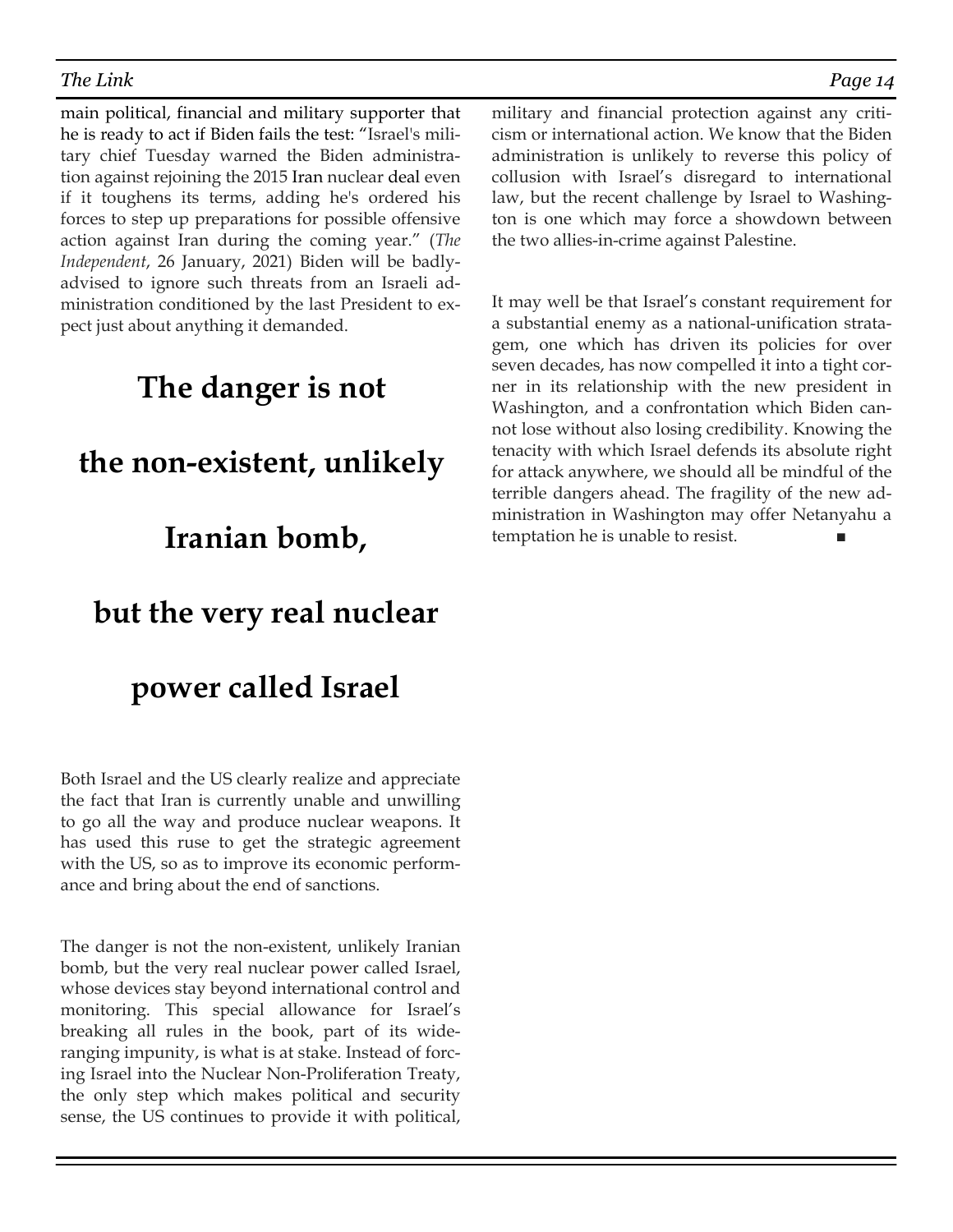# **AMEU Seeks New Executive Director**

- This is a full-time position with an anticipated start date of mid-2021. The Executive Director reports to the AMEU Board of Directors and serves as a voting member of the Board.
- The new Executive Director will overlap for a time with the current executive director, John Mahoney, who will be retiring after many years of dedicated service to AMEU.
- We seek a candidate with strong organizational and outreach skills, including fundraising, to manage and cultivate AMEU's loyal subscriber and donor base.
- The Executive Director also serves as the editor-in-chief of AMEU's longstanding publication, *The Link*, published five times a year, as well as AMEU's website, www.ameu.org.
- The Executive Director shall bring to this role deep understanding of Middle East history and current affairs, including the moral dimension of conflict in the region, particularly with regard to Palestine.
- The Executive Director may work remotely. However, ideally he/she should reside within commuting distance to New York City, where AMEU currently maintains a small office located next to Columbia University on Manhattan's Upper West Side.
- To learn more or apply, please send cover letter and CV to ameu@aol.com.